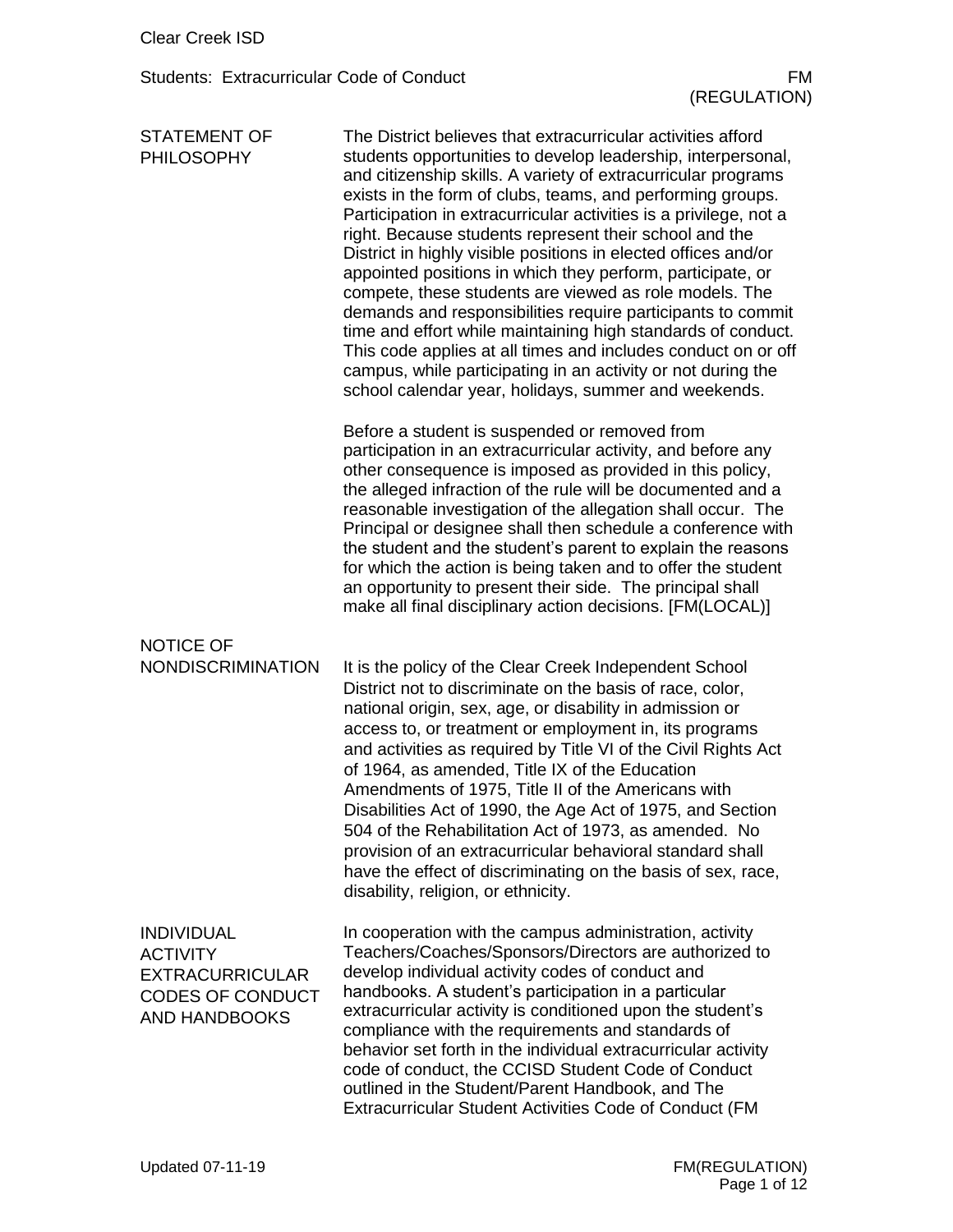|                                           | Regulation). Individual extracurricular activities may have<br>stricter rules of conduct than the district Extracurricular<br>Code of Conduct. Activity Teachers / Coaches / Sponsors /<br>Directors may take disciplinary action, up to and including<br>dismissal from the activity, against a student who violates<br>any required standard of conduct. The program sponsor in<br>cooperation with the campus administration has the<br>authority to develop the specific guidelines for membership<br>within their individual extracurricular activity code of<br>conduct. Final approval of the individual extracurricular<br>activity code of conduct in each area will be given by the<br>appropriate CCISD Education Support Center Administrator<br>or designee. Due to the vast differences among the various<br>extracurricular groups, the individual program codes of<br>conduct are developed for the purposes of defining the<br>specific requirements within the organization. |
|-------------------------------------------|------------------------------------------------------------------------------------------------------------------------------------------------------------------------------------------------------------------------------------------------------------------------------------------------------------------------------------------------------------------------------------------------------------------------------------------------------------------------------------------------------------------------------------------------------------------------------------------------------------------------------------------------------------------------------------------------------------------------------------------------------------------------------------------------------------------------------------------------------------------------------------------------------------------------------------------------------------------------------------------------|
|                                           | The Teacher/Coach/Sponsor/Director's decision may be<br>appealed pursuant to CCISD Policy FM(LOCAL);<br>however, absent a showing that the disciplinary action<br>was arbitrary or capricious, the<br>Teacher/Coach/Sponsor/Director's decision will be<br>presumed valid.                                                                                                                                                                                                                                                                                                                                                                                                                                                                                                                                                                                                                                                                                                                     |
| <b>STATEMENT OF</b><br><b>ELIGIBILITY</b> | Participants who meet UIL and CCISD eligibility<br>requirements and are selected to represent a CCISD school<br>extracurricular program, agree by signature of parent and<br>student, to comply with the behavior guidelines as set forth<br>in the CCISD Student Code of Conduct, Extracurricular<br>Student Activities Code of Conduct and the individual<br>extracurricular program codes of conduct.                                                                                                                                                                                                                                                                                                                                                                                                                                                                                                                                                                                       |
| <b>TRYOUT PROCEDURE</b>                   | Tryout procedures and the calendar for the various<br>extracurricular activities are determined by the individual<br>activity directors in partnership with CCISD guidelines. Final<br>approval of the individual extracurricular activity tryout<br>procedures in each area will be given by the appropriate<br><b>CCISD Education Support Center Administrator or</b><br>designee. Upon completion of the tryout procedure for the<br>extracurricular activity, the sponsor will notify all participants<br>of their membership status. The results of tryout<br>procedures are final and cannot be appealed.                                                                                                                                                                                                                                                                                                                                                                                |
|                                           | DRESS AND GROOMING Students who participate in extracurricular activities shall<br>comply with the District's policy on student dress and<br>grooming and the Teacher/Coach/Sponsor/Director's<br>specific requirements for the activity.                                                                                                                                                                                                                                                                                                                                                                                                                                                                                                                                                                                                                                                                                                                                                      |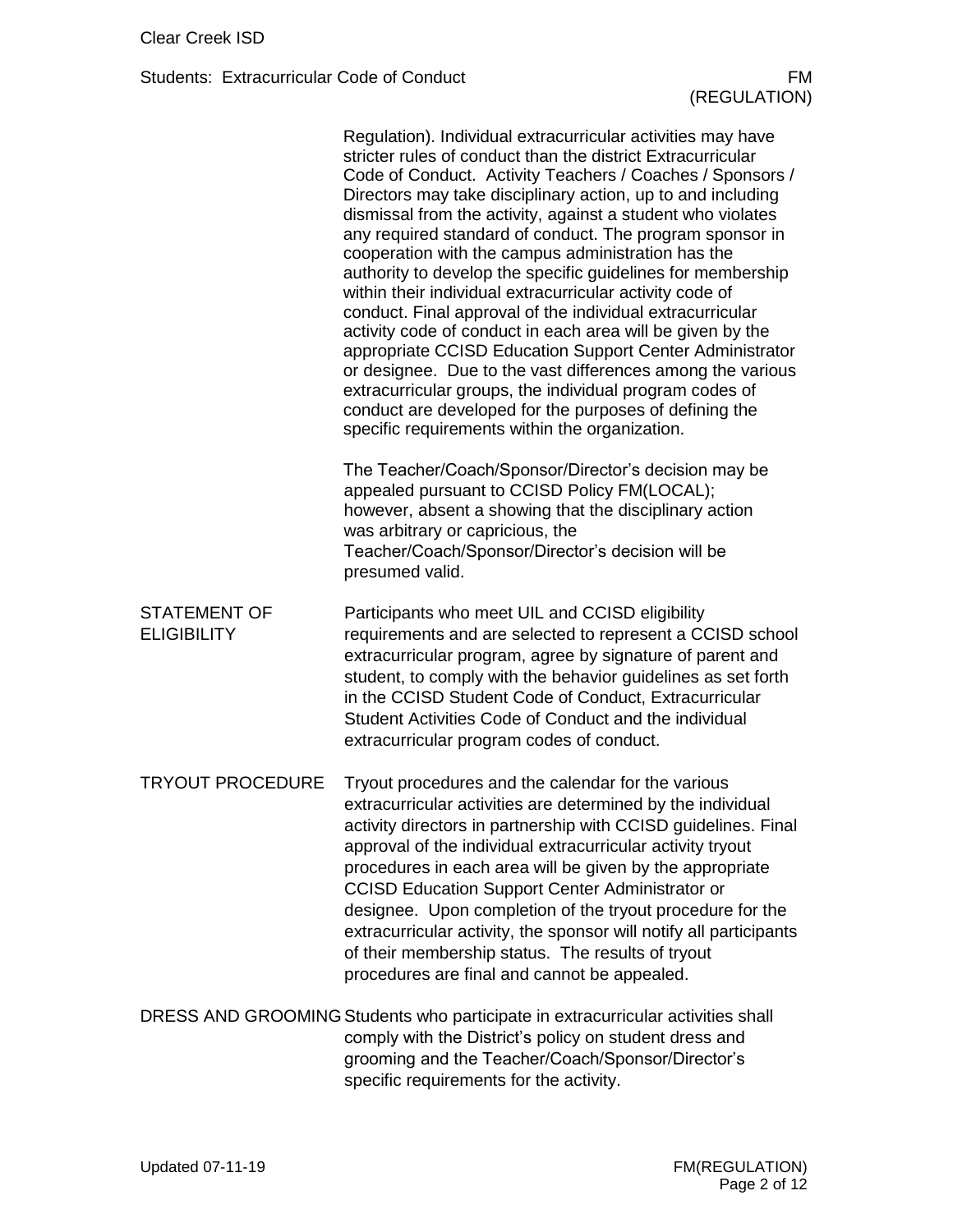| <b>EQUIPMENT</b> | Any District equipment issued to a student is the financial<br>responsibility of the student and for the student's use while<br>participating in a school-related activity/organization.                                                                                                                                                                                                                                                                                                                                                                         |
|------------------|------------------------------------------------------------------------------------------------------------------------------------------------------------------------------------------------------------------------------------------------------------------------------------------------------------------------------------------------------------------------------------------------------------------------------------------------------------------------------------------------------------------------------------------------------------------|
|                  | Students must care for District-issued equipment as if it were<br>their own. Equipment must be properly stored, in the proper<br>location, and shall be kept clean and maintained.                                                                                                                                                                                                                                                                                                                                                                               |
|                  | Students who lose or damage District equipment will be<br>required to pay for the cost of replacement.                                                                                                                                                                                                                                                                                                                                                                                                                                                           |
|                  | All District equipment must be returned at the end of the<br>season or school year, as directed by the<br>Teacher/Coach/Sponsor/Director. Exceptions would be for<br>musical instruments loaned over the summer.                                                                                                                                                                                                                                                                                                                                                 |
|                  | Individually owned equipment is the sole responsibility of the<br>student; CCISD will not be responsible for any loss or<br>damage that occurs to student-owned equipment.<br>If uniforms are required for an activity/organization, the<br>student shall be required to ensure that the uniform is worn<br>only at appropriate times and is neat and clean for the<br>practice, performance, competition, or game/tournament. A<br>fee for the maintenance, dry cleaning, or laundering of the<br>uniform may be collected.                                     |
| TRAVEL           | Students who have the opportunity to travel in connection<br>with the CCISD extracurricular activity/organization are<br>representatives of the District and must exhibit exemplary<br>behavior at all times.                                                                                                                                                                                                                                                                                                                                                    |
|                  | Students who dress or act inappropriately while traveling to<br>or from a CCISD activity may be suspended or removed<br>from the activity or organization, depending upon the<br>nature of the misconduct, as in accordance with CCISD<br>FMG (Regulation). When feasible, such action should be<br>taken in consultation with the principal and is subject to<br>review under CCISD Board Policy FM(LOCAL).                                                                                                                                                     |
|                  | All students who participate in school-sponsored trips are<br>required to ride in transportation provided by the school to<br>and from the event. An exception would be made if the<br>student's parent or guardian personally requests that the<br>student be allowed to ride to/from the event with the parent,<br>guardian, and other adult. In this event, an Alternative<br>Travel Form, FMG Exhibit C, will be completed and signed<br>by the parents and submitted to the sponsor one day in<br>advance of the event. Students with a valid Texas Drivers |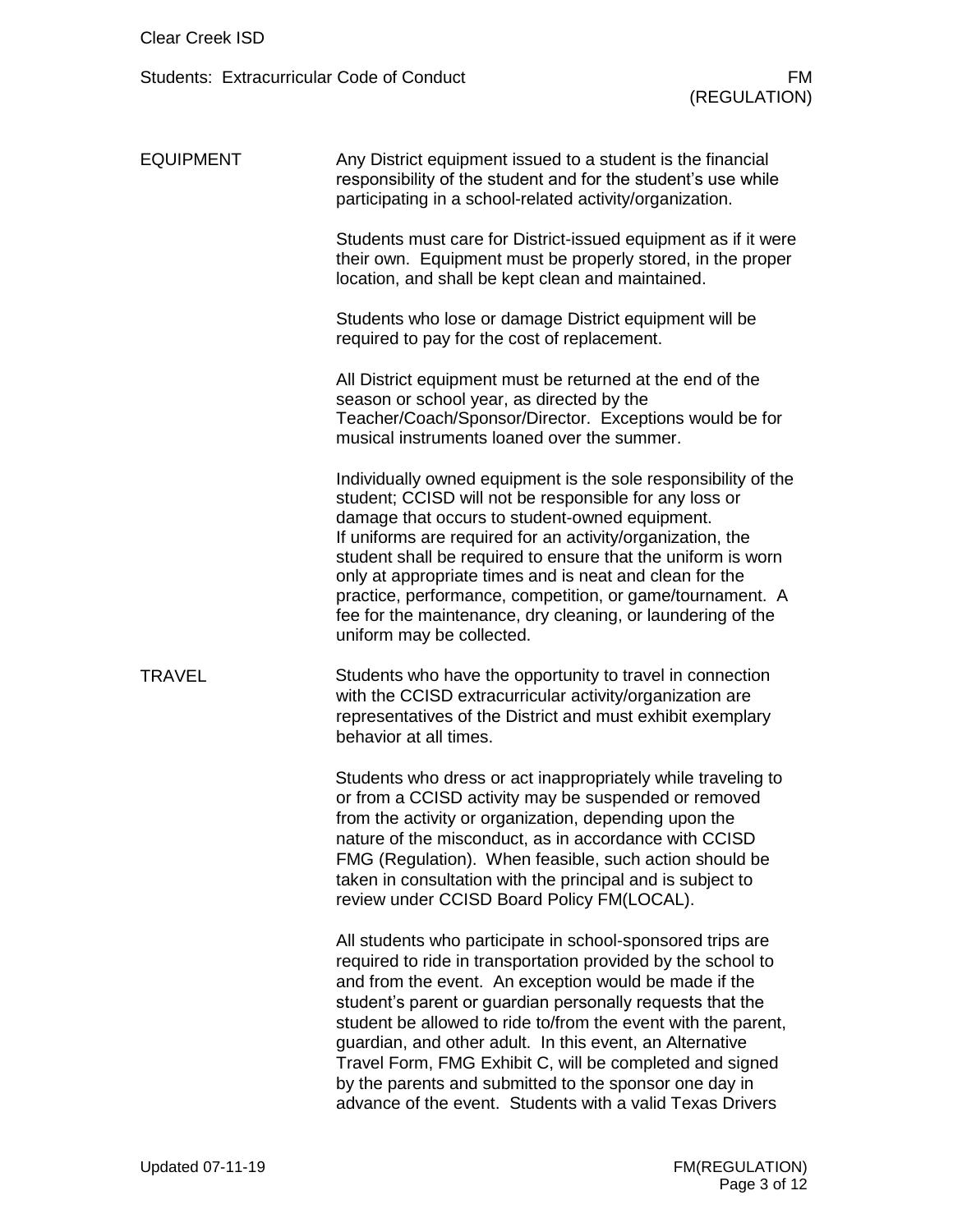|                                           | License are permitted to drive themselves, but are<br>prohibited from transporting another student.<br>Students involved in travel shall:<br>Be on time for all trips;<br>$\bullet$<br>Dress neatly and in compliance with the District<br>$\bullet$<br>dress code and grooming;<br>Be on their best behavior in restaurants and hotels;<br>٠<br>Care for any equipment assigned to the student and<br>$\bullet$<br>return it to the proper storage location upon return<br>to the school:<br>Be on their best behavior while on the bus or other<br>$\bullet$<br>vehicle; and promptly obey all instructions given by<br>the Teacher/Coach/Sponsor/Director or any adult<br>chaperone.                                                                                                                                                                                                                                                                                                                                                                                                                                                                                                                                                                                                                                    |
|-------------------------------------------|----------------------------------------------------------------------------------------------------------------------------------------------------------------------------------------------------------------------------------------------------------------------------------------------------------------------------------------------------------------------------------------------------------------------------------------------------------------------------------------------------------------------------------------------------------------------------------------------------------------------------------------------------------------------------------------------------------------------------------------------------------------------------------------------------------------------------------------------------------------------------------------------------------------------------------------------------------------------------------------------------------------------------------------------------------------------------------------------------------------------------------------------------------------------------------------------------------------------------------------------------------------------------------------------------------------------------|
| <b>GENERAL RULES OF</b><br><b>CONDUCT</b> | Students who participate in extracurricular activities shall<br>comply with the following rules of conduct at all times. This<br>includes conduct on or off campus, while participating in an<br>activity or not, holidays, summer, and weekends during the<br>school calendar year.<br>Show respect for CCISD officials and staff;<br>$\bullet$<br>Participate in every practice, competition,<br>$\bullet$<br>performance, game, tournament, and event required<br>by the Teacher/Coach/Sponsor/Director, unless the<br>Teacher/ Coach/Sponsor/Director has granted an<br>excused absence;<br>Arrive promptly, properly attired, for every practice,<br>٠<br>competition, game, tournament, etc., unless the<br>Teacher/Coach/Sponsor/Director has granted an<br>excused absence/tardy;<br>Adhere to the grooming standards as established<br>٠<br>by the individual activity sponsor's code of conduct.<br>Demonstrate a sportsmanlike behavior;<br>Demonstrate a positive attitude<br>٠<br>Be polite to others<br>٠<br>Exemplify honesty in all school work;<br>٠<br>Maintain good conduct grades in their classes.<br>$\bullet$<br>Demonstrate appropriate behavior while engaged in<br>$\bullet$<br>school-related travel.<br>Adhere to CCISD's Extracurricular Vaping Contract<br>$\bullet$<br>[See FM(Exhibit A)]. |
|                                           | After consultation with the principal, students who receive                                                                                                                                                                                                                                                                                                                                                                                                                                                                                                                                                                                                                                                                                                                                                                                                                                                                                                                                                                                                                                                                                                                                                                                                                                                                |

poor conduct grades in class may also be subject to suspension or dismissal from extracurricular activities. Any such action is subject to review under this REGULATION.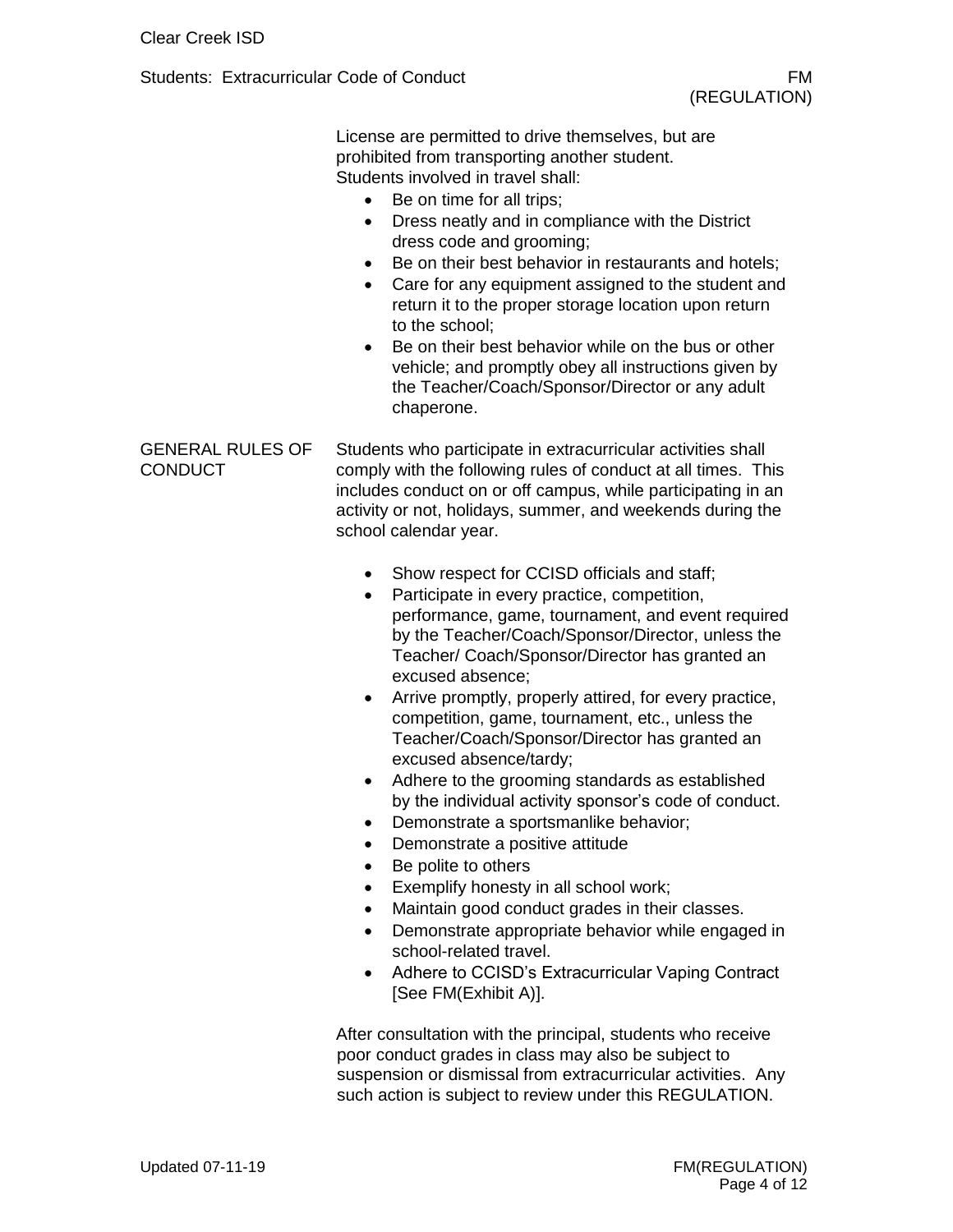| <b>ATTENDANCE AND</b><br><b>TARDIES</b>                                            | Students engaged in extracurricular activities are<br>expected to participate in all practices, performances,<br>competitions, games, tournaments, and other events<br>identified by the Teacher/Coach/Sponsor/Director. Times<br>for required practices, performances, competitions,<br>games, tournaments, etc., will be identified by the<br>beginning of the athletic season, each semester for fine<br>arts, or the beginning of the program activity season.                                                                                                                                                                                                   |
|------------------------------------------------------------------------------------|----------------------------------------------------------------------------------------------------------------------------------------------------------------------------------------------------------------------------------------------------------------------------------------------------------------------------------------------------------------------------------------------------------------------------------------------------------------------------------------------------------------------------------------------------------------------------------------------------------------------------------------------------------------------|
| <b>EXTRACURRICULAR</b><br><b>ACTIVITY CONFLICTS</b>                                |                                                                                                                                                                                                                                                                                                                                                                                                                                                                                                                                                                                                                                                                      |
| <b>ACTIVITIES</b><br><b>SPONSORED BY</b><br><b>CCISD</b>                           | In the case of a conflict between CCISD sponsored student<br>activities, extracurricular or otherwise,<br>Teachers/Coaches/Sponsors/Directors will work together to<br>accommodate the student to participate in all activities to<br>the extent possible. UIL and other CCISD sponsored<br>performances, games, or competitions will take precedence<br>over clinics and/or practices. Students involved in multiple<br>CCISD sponsored activities shall not be penalized by a<br>grade reduction or limitation on further participation based<br>upon such a conflict.                                                                                             |
| <b>ACTIVITIES</b><br><b>SPONSORED BY</b><br><b>OUTSIDE</b><br><b>ORGANIZATIONS</b> | In the case of a conflict between CCISD-sponsored student<br>activities and student activities sponsored by outside<br>organizations, UIL and other CCISD sponsored<br>performances, games, competition, clinics and/or practices<br>will take precedence over the activity sponsored by the<br>outside organization. Absences or tardies to CCISD<br>extracurricular activities due to schedule conflicts with<br>activities sponsored by outside organizations will be<br>unexcused. Consequences for unexcused absences or<br>tardies due to participation in outside organizations will be<br>at the discretion of the CCISD Teacher/Coach/Sponsor/<br>Director. |
| <b>EXTRACURRICULAR</b><br><b>ABSENCES IN A</b><br><b>SCHOOL YEAR</b>               | For participation in an extracurricular activity sponsored or<br>sanctioned by the District, UIL, or an organization<br>sanctioned by the Board, the District shall allow a student a<br>maximum of seventeen absences. [FM(LOCAL)]                                                                                                                                                                                                                                                                                                                                                                                                                                  |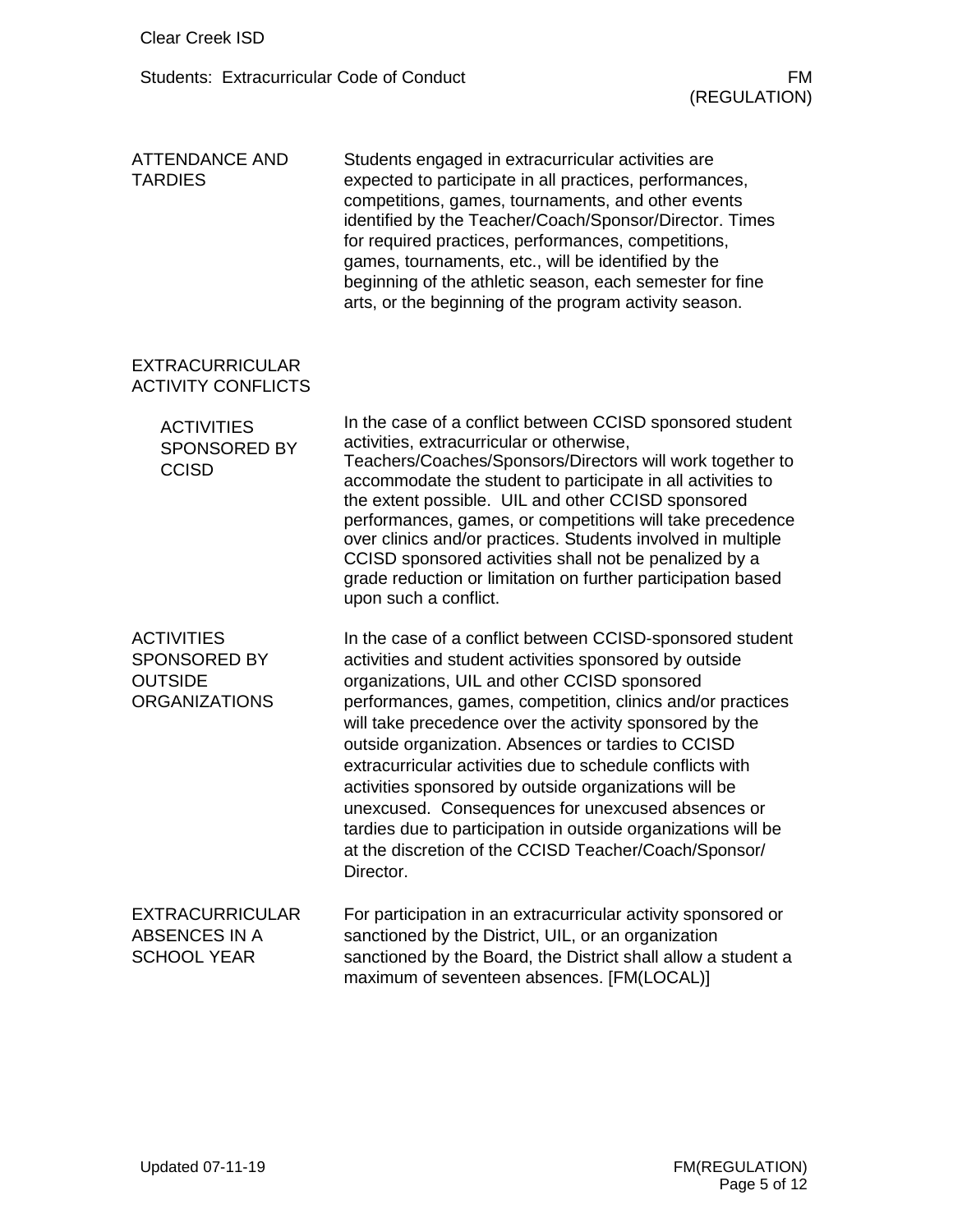| <b>PARTICIPATION IN</b><br><b>ACTIVITIES THE DAY</b><br>OF AN ABSENCE<br>FROM SCHOOL                           | Students must be in attendance for at least half of the<br>school day in order to practice after school that day or<br>participate in an extracurricular activity that day/night. A<br>written note in accordance with FEB(Regulation) as outlined<br>in the Parent/Student Handbook must be submitted to the<br>Teacher/Coach/Sponsor/Director. The principal may waive<br>this policy as appropriate. FEB(Regulation)                                                                                                                                                                                                                                                             |
|----------------------------------------------------------------------------------------------------------------|-------------------------------------------------------------------------------------------------------------------------------------------------------------------------------------------------------------------------------------------------------------------------------------------------------------------------------------------------------------------------------------------------------------------------------------------------------------------------------------------------------------------------------------------------------------------------------------------------------------------------------------------------------------------------------------|
|                                                                                                                | Students who fail to appear for a scheduled event without a<br>written excuse from the student's parent will be prohibited<br>from participating in the next scheduled activity. Students'<br>absences from extracurricular activities shall be excused for<br>only those reasons set forth by the Teacher/ Coach/<br>Sponsor/Director. Excessive unexcused absences may<br>result in suspension or dismissal from the<br>activity/organization. Such decisions shall be made in<br>consultation with the campus principal and are subject to<br>appeal. The principal shall make all final disciplinary action<br>decisions. [FM(LOCAL)].                                          |
|                                                                                                                | Students with injuries will be allowed to attend any practice,<br>performance, game, or other event relating to the<br>activity/organization and allowed to participate only to the<br>extent authorized by written order of the student's physician.                                                                                                                                                                                                                                                                                                                                                                                                                               |
|                                                                                                                | Students should make every effort to schedule health care<br>appointments at times that will not interfere with school or<br>extracurricular activity participation. If a conflict is<br>unavoidable, the student shall inform the Teacher/<br>Coach/Sponsor/Director prior to the appointment and<br>provide written documentation, acceptable to the<br>Teacher/Coach/Sponsor/Director, of the appointment. The<br>note shall be signed by the student's parent or, if the student<br>is 18 or older or is an emancipated minor, by the student.                                                                                                                                  |
| REHEARSALS,<br>PRACTICE, AND<br><b>CAMPUS RECORDING</b>                                                        | Students participating in rehearsals or practice sessions of<br>any kind within their own building shall terminate such<br>activities no later than 10:00 p.m.                                                                                                                                                                                                                                                                                                                                                                                                                                                                                                                      |
| <b>DISCIPLINARY</b><br><b>INFRACTIONS AND</b><br><b>LOSS OF</b><br><b>EXTRACURRICULAR</b><br><b>PRIVILEGES</b> | In addition to obeying rules set forth in the CCISD Student<br>Code of Conduct, the particular extracurricular activity's<br>constitution, handbook, rule book, and/or regulations, if any,<br>or rules otherwise communicated to the student by the<br>activity's Teacher/Coach/Sponsor/Director, a student in<br>grades 6 through 12 participating in any CCISD<br>extracurricular activity shall comply with the Extracurricular<br>Student Activities Code of Conduct and will be disciplined as<br>outlined below: Students must comply with the expectations<br>set forth by the extracurricular activity's constitution,<br>handbook, rule book, and/or regulations, if any. |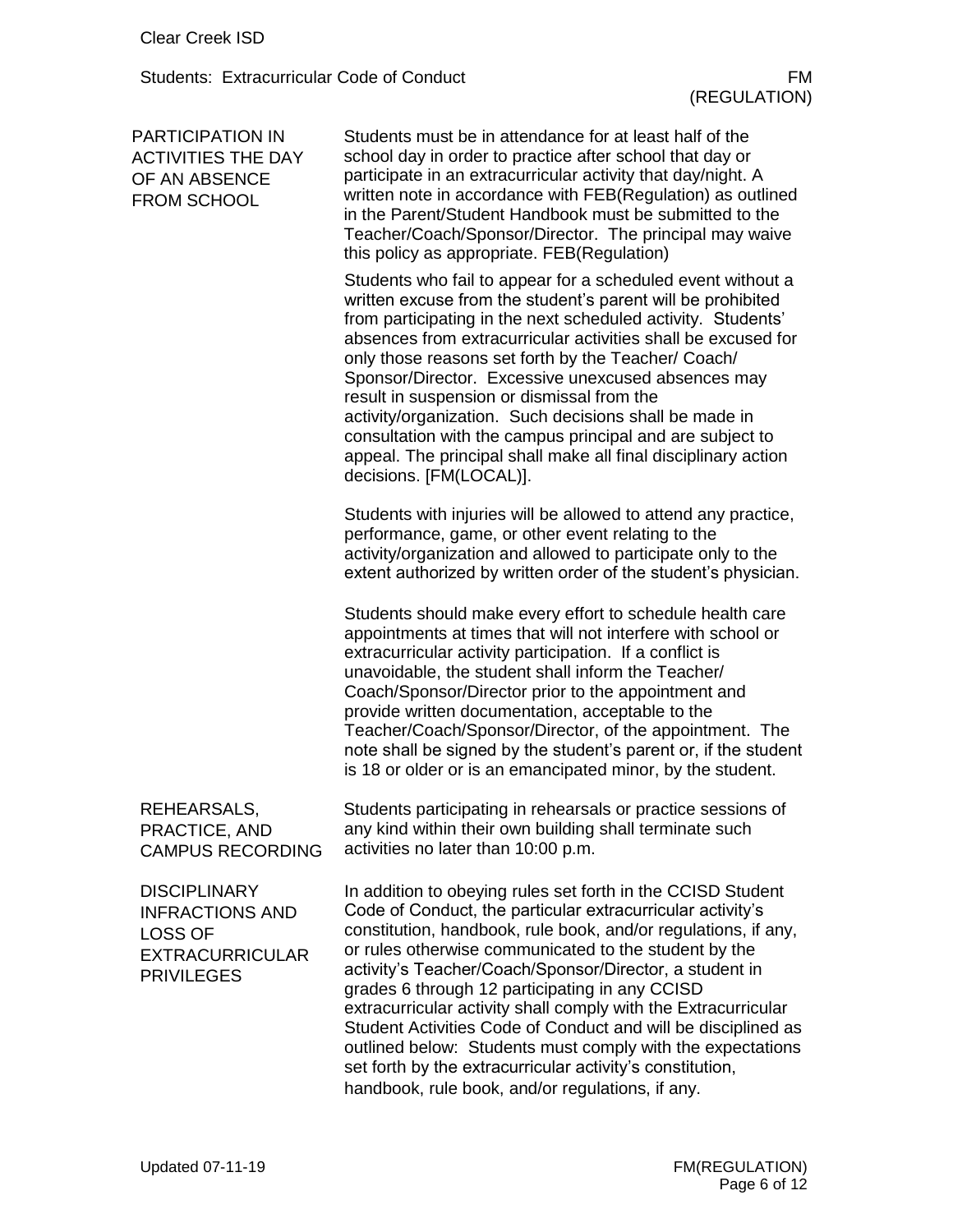Disciplinary action as outlined below represents the minimum consequences that may be administered. Each individual activity code of conduct may prescribe stricter consequences.

#### **A. General Misconduct Guidelines**

Students participating in extracurricular activities are prohibited from the following behaviors as outlined in the CCISD Student Code of Conduct:

#### **Behaviors**

Students are prohibited from:

- 1. Leaving school grounds or schoolsponsored events without permission of the appropriate school official.
- 2. Disobeying school rules related to conduct on school buses.
- 3. Failing to comply with lawful directives given by school personnel thus the failure results in insubordination.
- 4. Public display of affection while in uniform.
- 5. Possessing, smoking, or using tobacco products.
- 6. Behaving in any way that disrupts the school environment or educational process.
- 7. Violating safety rules.
- 8. Violating dress and grooming standards.
- 9. Violating other communicated campus or classroom standards behavior.
- 10. Being in facilities designated for the opposite sex, or in facilities designated as Faculty Only, Janitorial Only, or Custodial Only, or other restricted areas.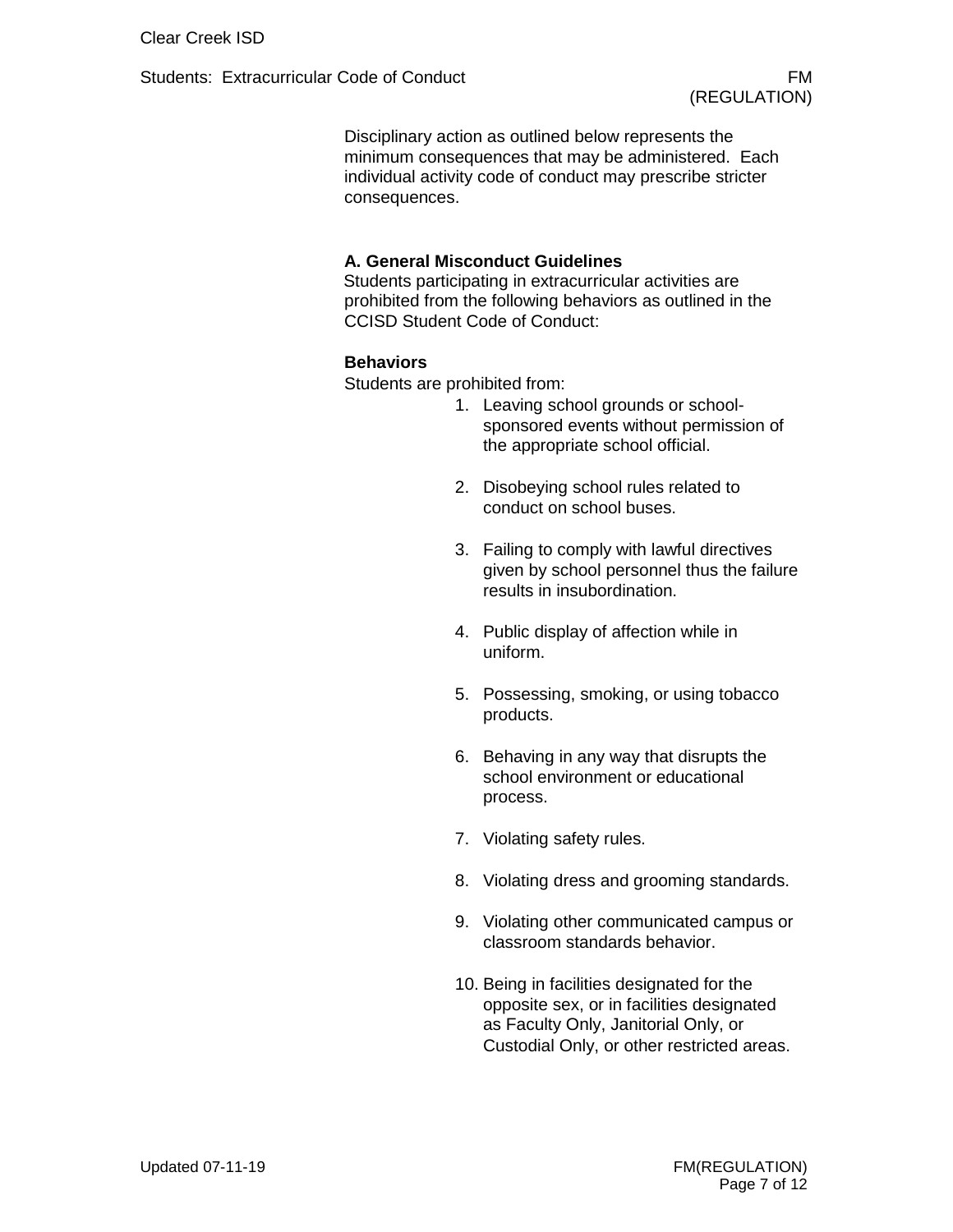- 11. Display or use of cell phone or other technology devices at any time not approved by campus.
- 12. Loitering in the parking lot or school grounds.
- 13. Participating in any unsportsmanlike or inappropriate communication using social media, such as taunting or harassment.

## **Action Taken:**

Disciplinary action as outlined below represents the minimum consequences that may be administered. Each individual activity code of conduct may prescribe stricter consequences.

#### **Accounting of Suspension Days:**

Days of suspension will be counted as calendar days beginning the first day of school through the last day of school. For UIL activities that begin or end in the summer, days will be counted from the first Monday in August and end on the last day of the activity in June.

**Any Offense**: Sponsors of extracurricular activities apply discipline management techniques as appropriate.

#### **B. Removal from the Regular Education Setting**

Students participating in extracurricular activities are prohibited from the following behaviors as outlined in the CCISD Student Code of Conduct:

## **1. Behaviors resulting in In-School Suspension**

#### **Action Taken:**

Disciplinary action as outlined below represents the minimum consequences that may be administered. Each individual activity code of conduct may prescribe stricter consequences.

Any student removed from the regular educational setting and assigned to In-School Suspension, shall be suspended from all extracurricular activities immediately pending an investigation.

This action should not be considered a presumption of guilt, but rather it affords the accused student the time and opportunity to clear his or her name. The student may be allowed to remain in the activity as a suspended member,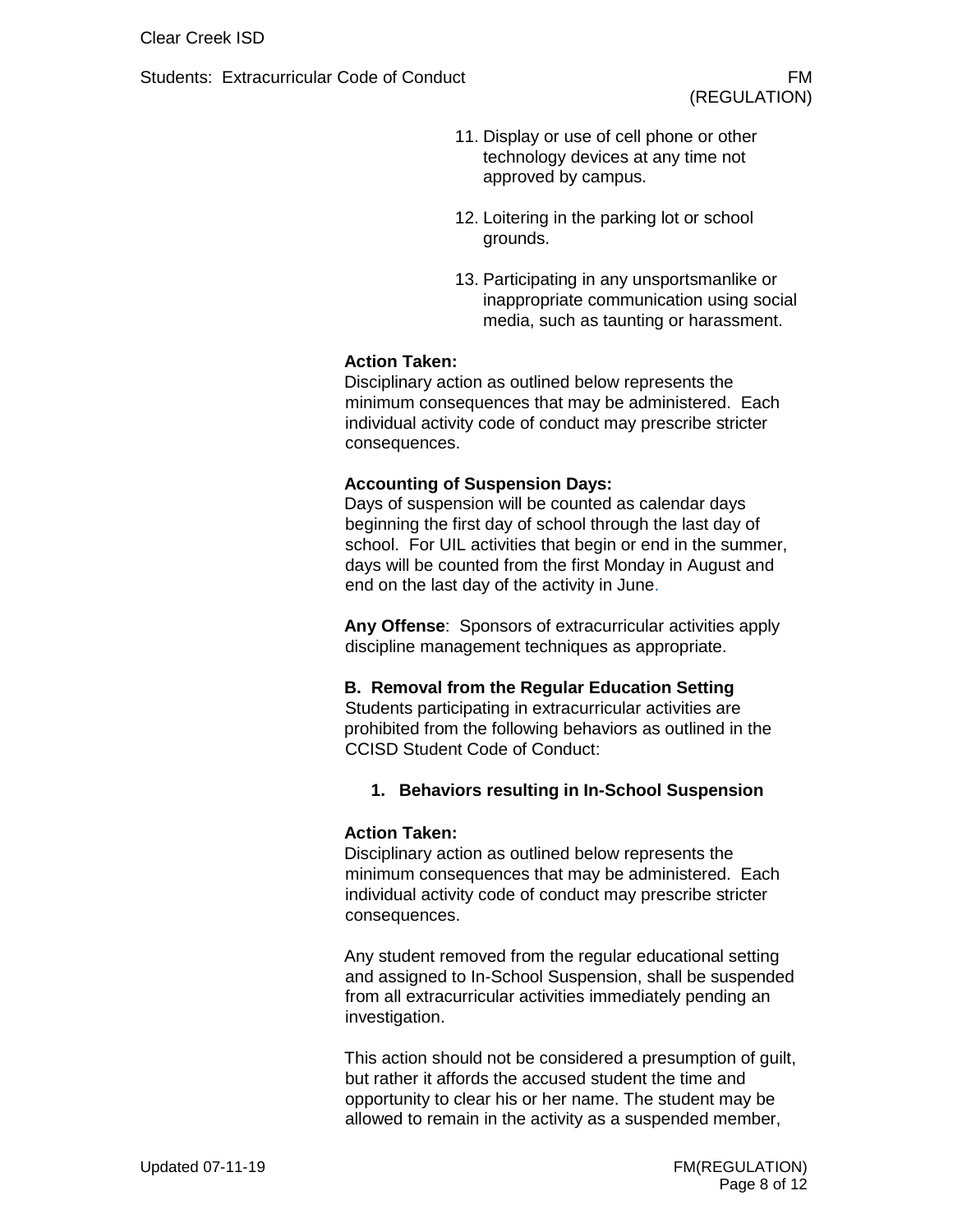but will not be allowed to represent his/her school in any public manner while under this suspension.

- a) Upon receipt by the principal of a credible report concerning a possible serious misconduct violation, an investigation will be conducted.
- b) After the investigation, the sponsor and principal will confer and recommend one of the following actions:
	- 1. Terminate the investigation.
	- 2. Release the suspension, or

The student shall be suspended

c) The principal shall make all final disciplinary action decisions. The principal's decision regarding extracurricular participation may not be appealed.

# **2. Behaviors Resulting in Out-of-School Suspension**

## **Action Taken:**

Disciplinary action as outlined below represents the minimum consequences that may be administered. Each individual activity code of conduct may prescribe stricter consequences.

Any student removed from the regular educational setting and assigned to Out-of-School Suspension shall be suspended from all extracurricular activities immediately pending an investigation.

This action should not be considered a presumption of guilt, but rather it affords the accused student the time and opportunity to clear his or her name. The student may be allowed to remain in the activity as a suspended member, but will not be allowed to represent his/her school in any public manner while under this suspension.

- a) Upon receipt by the principal of a written and signed statement concerning a possible serious misconduct violation, an investigation will be conducted.
- b) After the investigation, the sponsor and principal will confer and recommend one of the following actions: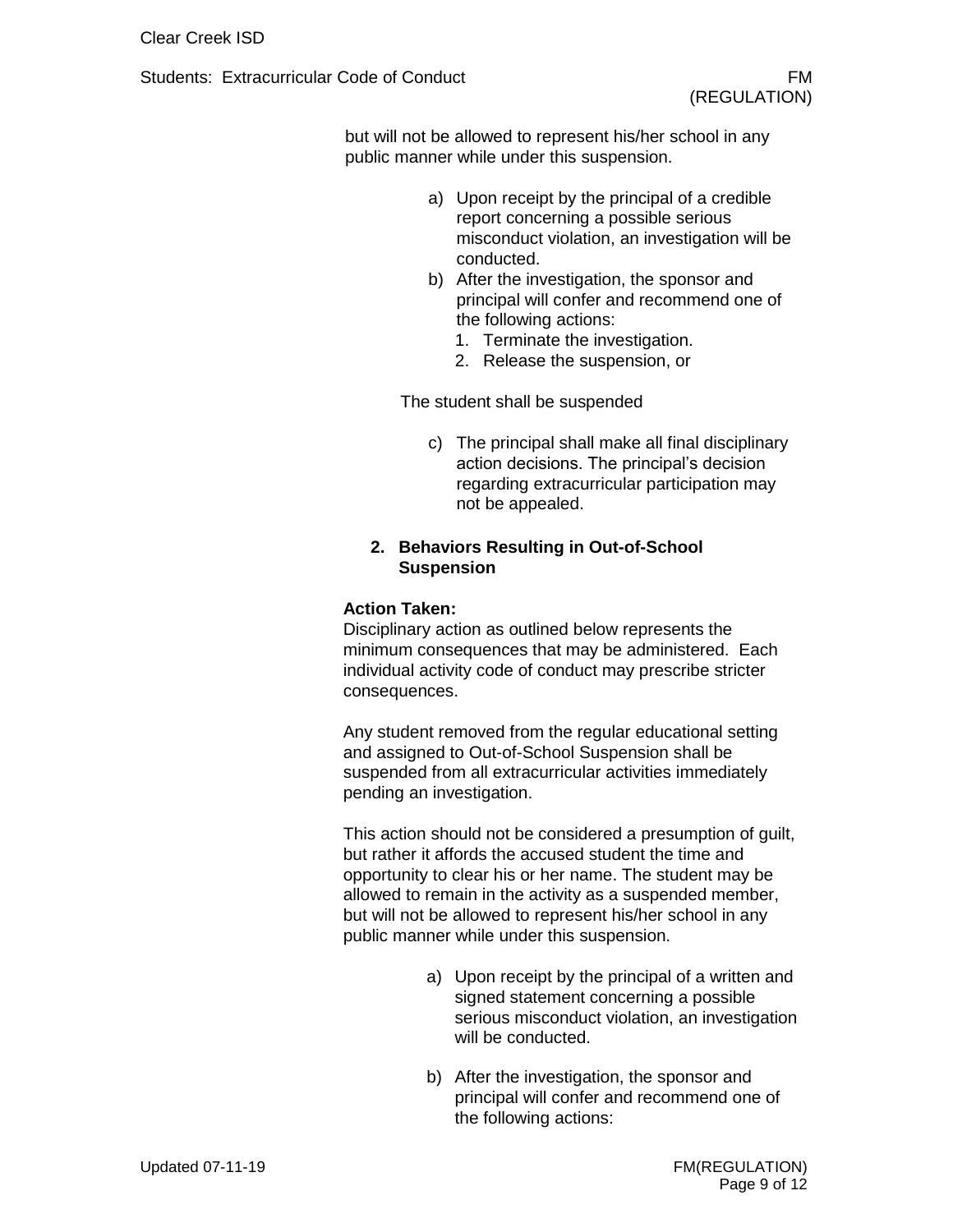- 1. Terminate the investigation.
- 2. Release the suspension.

The student shall be suspended from further participation for the term of the suspension.

> c) The principal shall make all final disciplinary action decisions. The principal's decision regarding extracurricular participation may not be appealed.

# **3. Behaviors resulting in Disciplinary AEP Assignment or Expulsion**

#### **Action Taken:**

Disciplinary action as outlined below represents the minimum consequences that may be administered. Each individual activity code of conduct may prescribe stricter consequences.

Any student removed from the regular educational setting and assigned to DAEP shall be suspended from all extracurricular activities immediately pending an investigation.

This action should not be considered a presumption of guilt, but rather it affords the accused student the time and opportunity to clear his or her name. The student may be allowed to remain in the activity as a suspended member, but will not be allowed to represent his/her school in any public manner while under this suspension.

- a) Upon receipt by the principal of a written and signed statement concerning a possible serious misconduct violation, an investigation will be conducted.
- b) After the investigation, the sponsor and principal will confer and recommend one of the following actions.
	- 1. Terminate the investigation.
	- 2. Release the suspension.
	- 3. Order Suspension or dismissal as outlined.

## **Action Taken:**

Disciplinary action as outlined below represents the minimum consequences that may be administered. Each individual activity code of conduct may prescribe stricter consequences.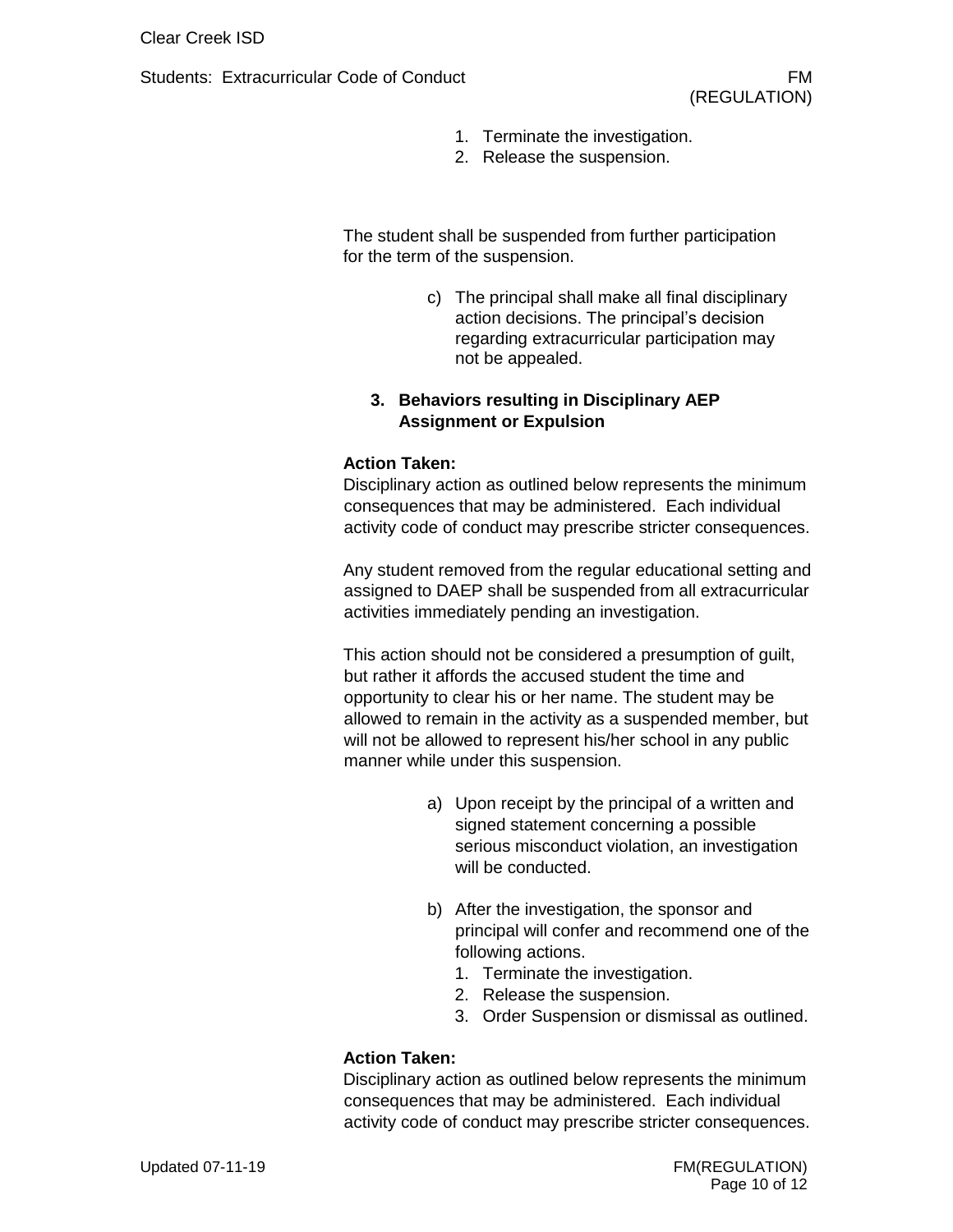- 1<sup>st</sup> Offense: The student will be placed on a behavior contract after returning from AEP or JJAEP.
- 2<sup>nd</sup> Offense: The student will be placed on a behavior contract and shall be suspended from further participation in all extracurricular activities for 10 calendar days after returning from AEP or JJAEP.
- 3rd Offense: The student will be placed on a behavior contract and shall be suspended from further participation in all extracurricular activities for 20 calendar days after returning from AEP or JJAEP.
	- a) The principal shall make all final disciplinary action decisions. The principal's decision regarding extracurricular participation may not be appealed.

As representatives of CCISD, students who participate in extracurricular activities are expected to demonstrate exemplary behavior whether at school or away and at all times. The behavior of the individual is a reflection of the team or organization and will therefore affect the individual's eligibility to participate and/or represent the team or organization. Therefore, students involved in CCISD extracurricular activities are prohibited from the following:

- a) Using, possessing, or being under the influence of an alcoholic beverage;
- b) Using, possessing, or being under the influence of a controlled substance, illegal or dangerous drug, abuseable glue, aerosol paint, or any other mood-altering drug;
- c) Theft or stealing;
- d) Lewd, disruptive, or other offensive conduct that offends or affronts school district standards of propriety;
- e) Engaging in conduct that contains the elements of any criminal offense identified in state or federal law, with the exception of minor traffic offenses;
- f) Any arrest by a law enforcement official.

## **Action Taken:**

# Updated 07-11-19 **FM(REGULATION)** Page 11 of 12

# OFF-CAMPUS VIOLATIONS